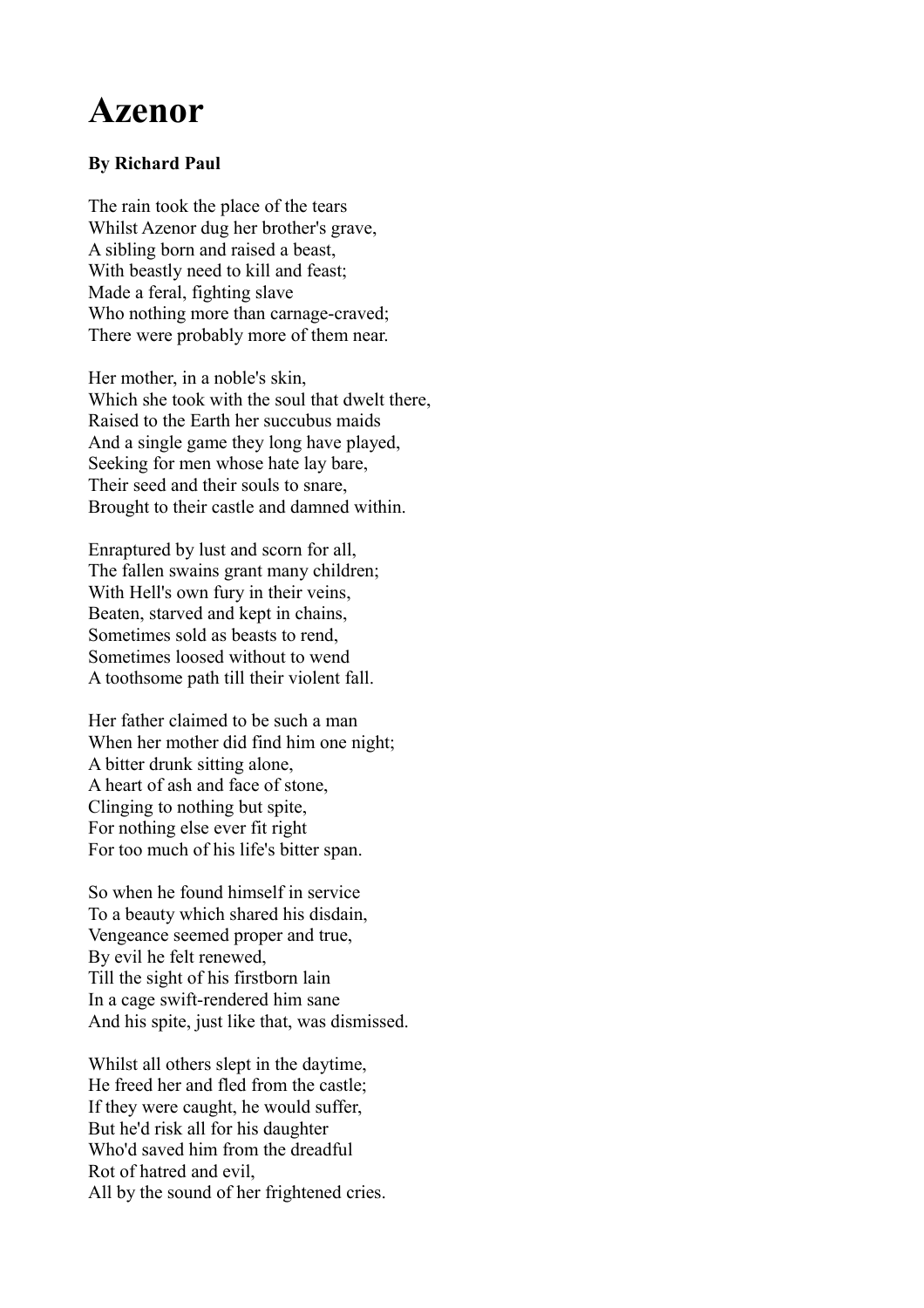From the castle they came to the town And every coin he spent for the girl, On clothes, nourishment and passage On a ship to the farthest edge Of the map when fully uncurled, There they fled 'neath sails unfurled For the dream of new roots to set down.

In a far and scarcely settled land They found a village in a dale Mickle of serenity, Far from all society, Where none were much moved to quail By the young girl's horns and tail Nor the strength in her tiny hands.

For as she was raised like a child, So became her nature as she grew; If not for her demon form She would seem largely the norm From the bawling tantrums she threw To the hatred of sleep that she knew, And dozens of garments defiled.

The years did pass and her father's fear Was lessened as true life o'ercame him. As a fisherman he served And at last grew less reserved And less guilt-ridden and grim As by fate's seeming-kind whim His horizon looked finally clear.

When Azenor was all but full-grown He told her his tale o'er dinner, A story she'd oft asked to know, No matter how oft he'd say no, But at last to his daughter He confessed, and from her No sliver of judgement was shown.

Azenor's heart was kinder than most, She gave no care to erstwhile sins, And the remnants of his old ways Fought to keep tears at bay As forgiveness was shown him By the daughter who'd saved him, By relief he was wholly engrossed.

Oh would this story had ended there But the past does not die when you run; With Azenor gone one day,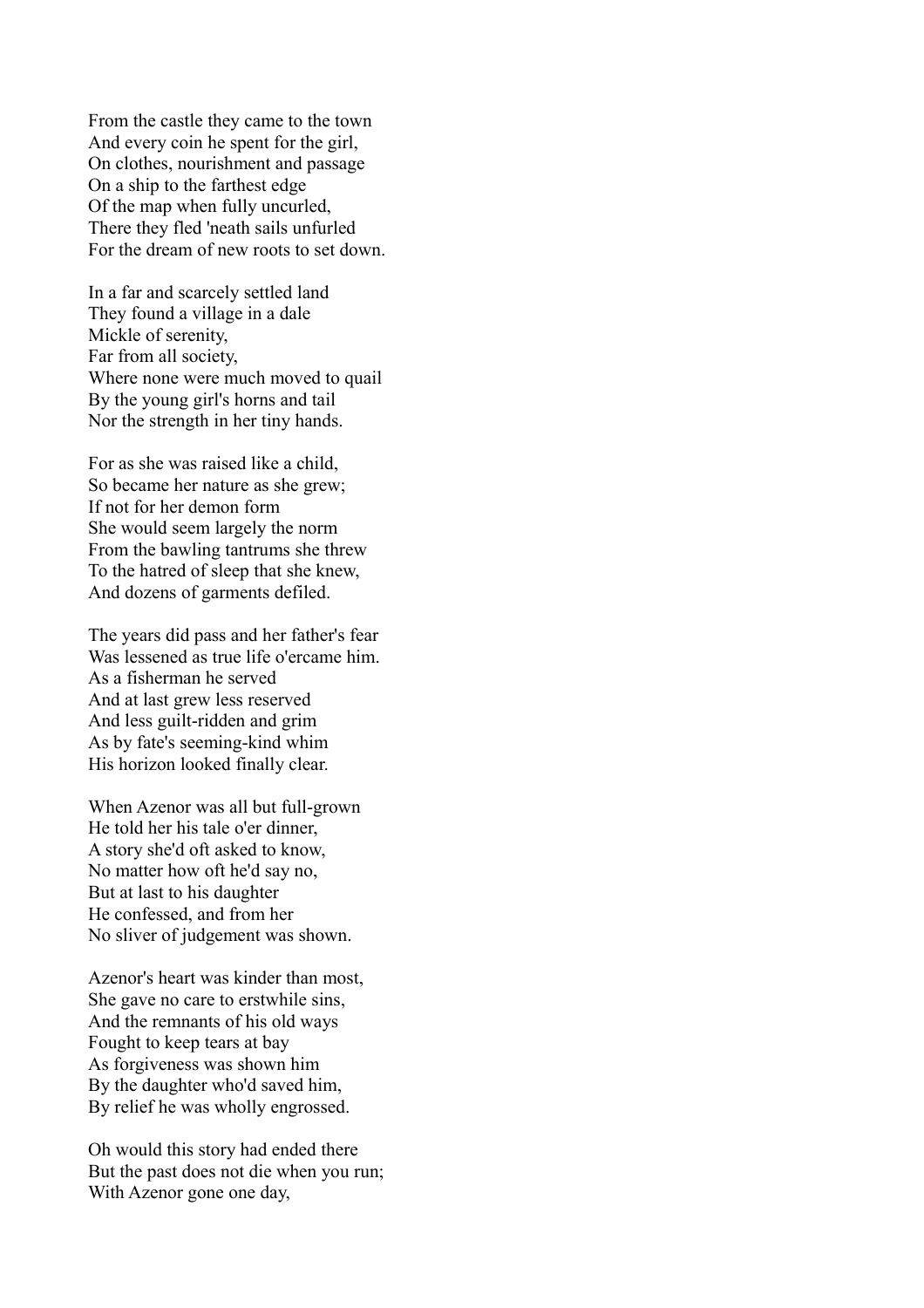A wolf to slay or drive away, Her mother came for bloody fun With a score of her children Who smelt living flesh they longed to tear.

The sound of screams and bestial hate Drew Azenor and her hunters back. They found their village ablaze And their families all slain, And from the midst of this wrack A handful of monsters attacked Each one of whom shared Azenor's shape.

Her overwrought friends were slain in seconds And the only thing which spared her life Was the pitiful effort From her every opponent; They abandoned their red strife And gave themselves to her knife As if so compelled by someone.

As the last monster in sight fell dead, Hope smothered sense and drove her legs home To the sight of her father Who had been rent asunder, And slid between red rib-bones Lay a scroll of simple roan Which she numbly extracted and read.

*'You have no purpose but to serve me, Like your every sibling, you are mine! But this mortal has confused you And thus I shall excuse you If you keep yourself in line And butcher the surplus swine, For these days we bear far too many.'*

She felt her rage grow with every word And, as if in answer, came a growl From a final Demon-boy Whom her mother wished destroyed; She felt the dark urgings of hell, But her pity was not quelled And death was not what this creature deserved.

She saw, or thought she saw, a sadness In the eyes, in flashes, 'neath the rage. His hands, his tail, his horns The same as herself adorned, Had she not been freed from her cage, She'd be, like this brother, deranged, A tool of evil, bound in madness.